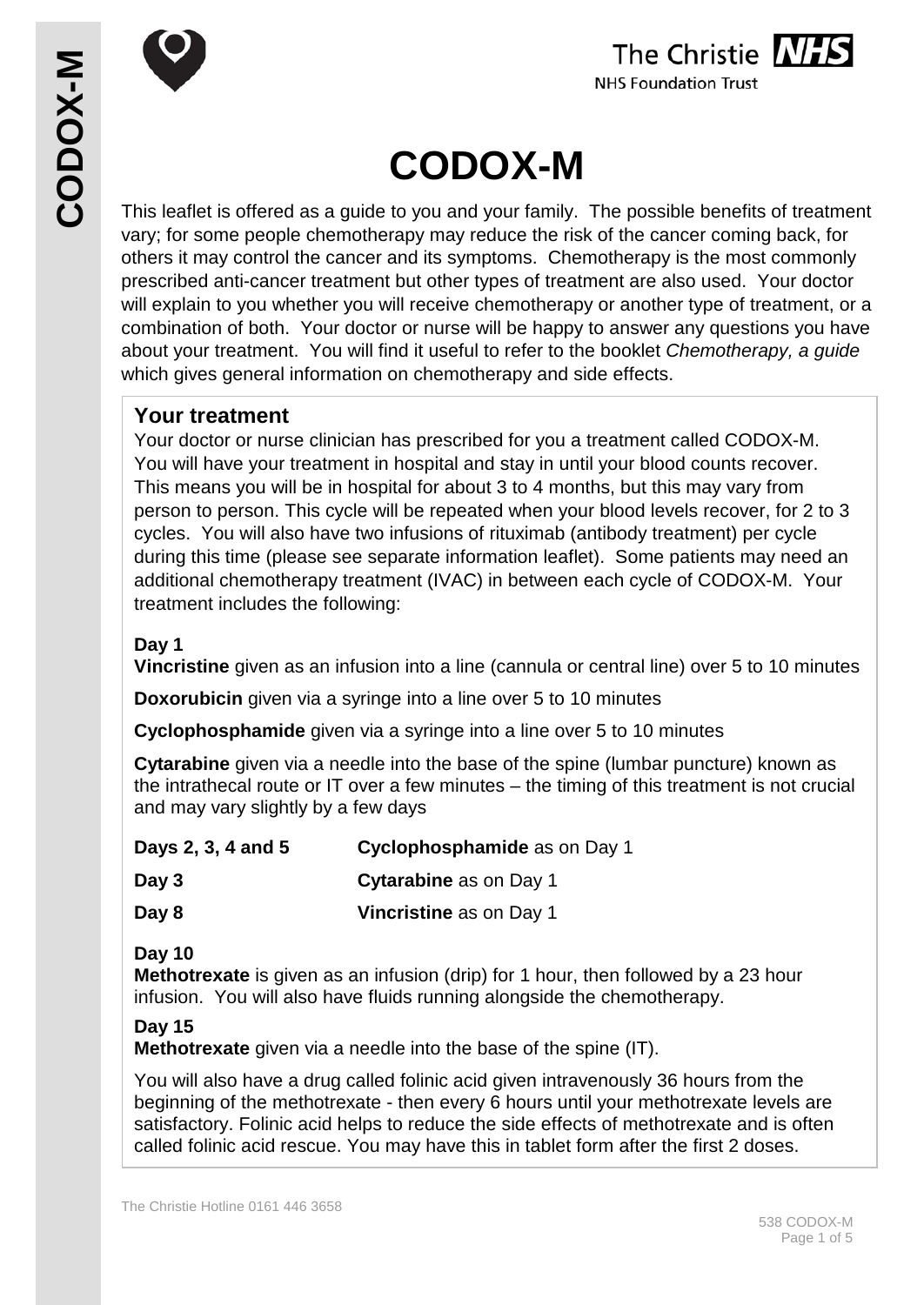This treatment can have serious or possibly life-threatening side effects. It is very important that you report side effects straight away. Don't delay, if you feel unwell, please ring The Christie Hotline on 0161 446 3658. The lines are open 24 hours a day.

# **Possible side effects**

Chemotherapy can cause many different side effects. Some are more likely to occur than others. Everyone is different and not everyone gets all the side effects. Most side effects are usually temporary, but in some rare cases they can be life-threatening. It is important to tell your hospital doctor or nurse about any side effects so they can be monitored and, where possible, treated.

#### **Common side effects (more than 1 in 10)**

#### • **Increased risk of serious infection**

You are vulnerable to infection while you are having chemotherapy. Minor infections can become life-threatening in a matter of hours if left untreated. Symptoms of infection include fever, shivering, sweats, sore throat, diarrhoea, discomfort when you pass urine, cough or breathlessness. We recommend that you use a digital thermometer so you can check your temperature. You can buy one from your local chemist.

#### **If you feel unwell, you have symptoms of an infection or your temperature is 37.5ºC or above or below 36ºC contact The Christie Hotline straight away**.

#### • **Bruising or bleeding**

This treatment can reduce the production of platelets which help the blood clot. Let your nurse or doctor know if you have any unexplained bruising or bleeding, such as nosebleeds, bloodspots or rashes on the skin, and bleeding gums. You may need a platelet transfusion.

#### • **Anaemia (low number of red blood cells)**

While having this treatment you may become anaemic. This may make you feel tired and breathless. Let your doctor or nurse know if these symptoms are a problem. You may need a blood transfusion.

You will have a routine blood test every day while you are in hospital to monitor the effects of the chemotherapy**,** but please tell your nurse if you experience any of the symptoms listed above.

#### • **Nausea and vomiting (sickness)**

The severity of this varies from person to person. Anti-sickness medication will be given along with your chemotherapy to prevent this. You will also be given antisickness tablets to take at home. If you continue to feel or be sick, contact this hospital, because your anti-sickness medication may need to be changed or increased.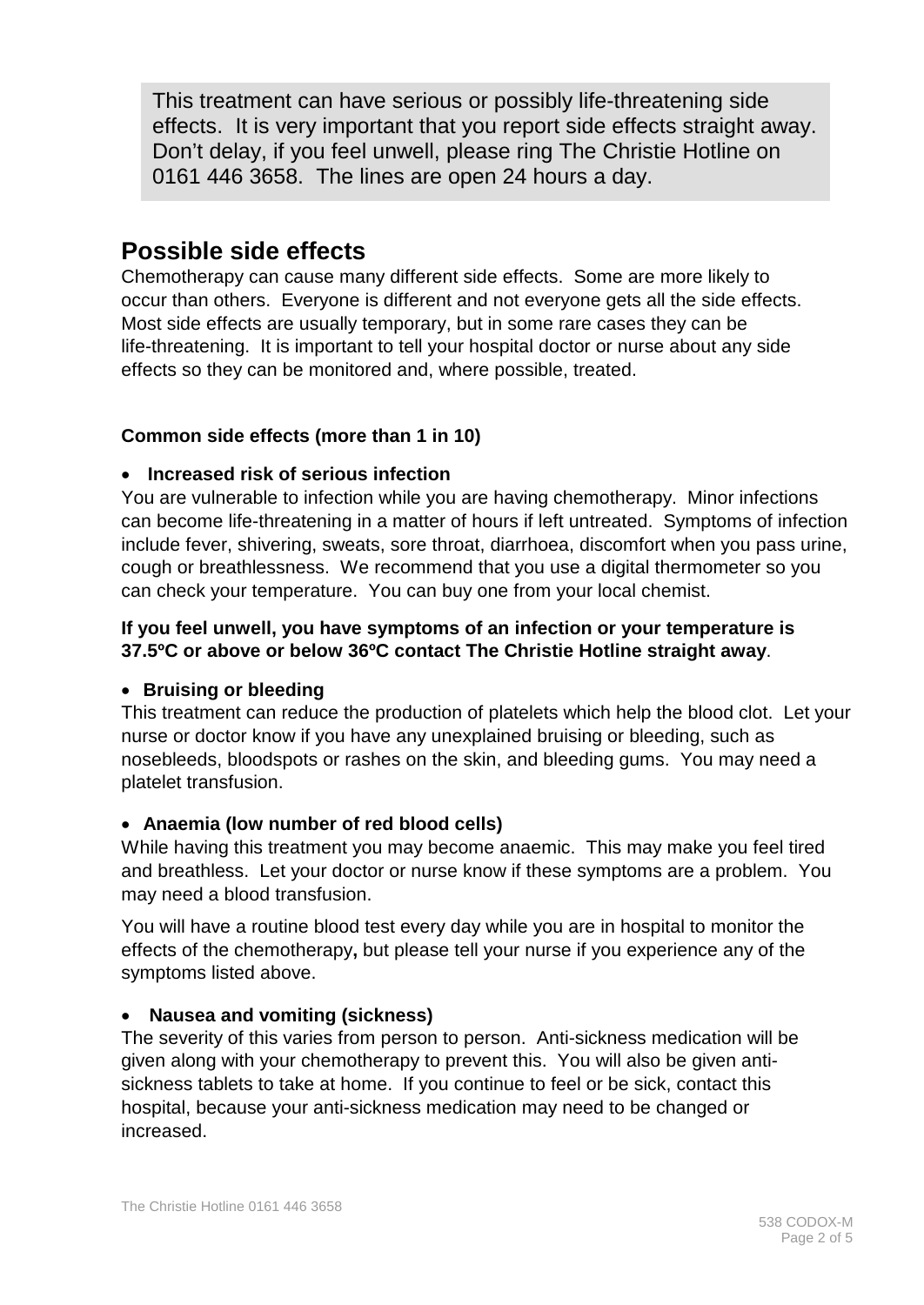#### • **Urinary symptoms**

Doxorubicin is red in colour and may discolour your urine red or pink for the first few times after having this drug. This is normal and nothing to worry about. Cyclophosphamide can cause irritation of the bladder. It is important to drink plenty of fluids to prevent any irritation. If you notice any blood in your urine, please tell your nurse or doctor.

#### • **Hair loss**

Hair loss is usually total. The hair falls out gradually 10 to 14 days following the start of your first course of treatment. The time scale varies from person to person. Please remember that this is a temporary side effect and your hair will grow back when your treatment is completed. If you would like an appointment with the wig service, this can be arranged for you. Ask the staff for a copy of the 'Wig Fitting Service'.

#### • **Lethargy**

Some chemotherapy may make you feel tired and lacking in energy. It can be frustrating when you feel unable to cope with routine tasks. If you do feel tired, rest and get help with household chores. Gentle exercise such as walking can be beneficial.

#### **Uncommon side effects (less than 1 in 10)**

#### • **Diarrhoea**

If this becomes a problem while you are having treatment tell your doctor or nurse or, if you are at home, contact this hospital. Ask the staff for a copy of 'Eating: Help yourself 'which has some useful ideas about diet when you are having treatment.

#### • **Constipation**

Vincristine can sometimes cause constipation and abdominal cramps. If you do not have your bowels open as regularly as normal or have abdominal cramps, let your doctor or nurse know. Try to drink plenty of fluids and eat foods high in fibre. Tell your doctor who may prescribe a suitable laxative. Ask the staff for a copy of 'Eating: Help Yourself' which has useful ideas about diet when you are having treatment.

#### • **Tingling & numbness in the fingers or toes**

This is common but is usually only mild and temporary. It can sometimes last for some time or become permanent. Please report these symptoms to your doctor.

#### • **Sore mouth**

Your mouth may become sore or dry, or you may notice small mouth ulcers during this treatment. Drinking plenty of fluids and cleaning your teeth regularly and gently with a soft toothbrush can help to reduce the risk of this happening. We can prescribe a mouthwash for you to use during treatment. You can dilute this with water if your mouth is sore. Ask your doctor or nurse for further advice. There is also general mouth care information in the chemotherapy booklet. If you continue to have a sore mouth, please contact The Christie Hotline.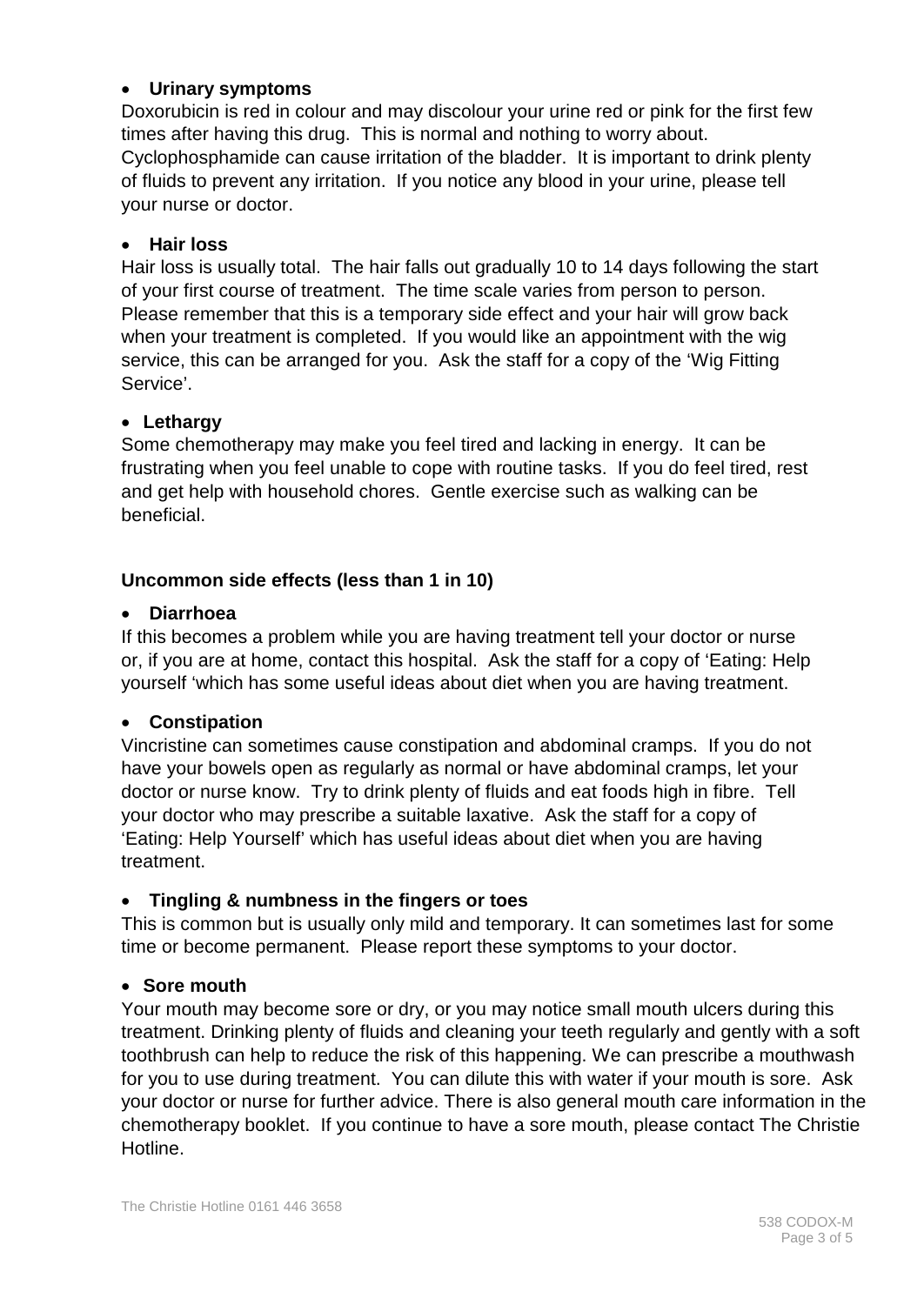#### **Rare side effects (less than 1 in 100)**

• **Extravasation** is when chemotherapy leaks outside the vein. If you develop redness, soreness or pain at the injection site **at any time** please let us know straight away.

#### • **Skin changes**

Sometimes as a result of the chemotherapy, your skin may appear darker in colour or lightly tanned, especially around the joints. This is known as hyperpigmentation. Some chemotherapy can make your skin more sensitive to the sun than usual. Sit in the shade, avoid too much sun and use a sunblock cream. Asian and African-Caribbean people may develop noticeable light patches on their skin. Your nails may also discolour or become brittle during treatment. The skin and nails will usually return to normal when treatment is finished.

#### • **Gritty eyes/blurred vision**

Your eyes may feel 'gritty' and/or sore. If this occurs please tell your nurse or doctor who will prescribe soothing eye drops.

#### • **Liver function**

Chemotherapy can sometimes cause changes in the way that your liver works. This is unlikely to cause you any harm and should return to normal, but your doctor will monitor this carefully. Blood samples will be taken daily to check your liver is working properly.

#### • **Kidney function**

Methotrexate in high doses can affect your kidney function. Fluids through a drip can prevent this from happening. Your kidney function will be closely monitored during and after your treatment by blood tests and 24 hour urine collections.

#### • **Heart function**

Doxorubicin may cause changes in the muscle of the heart, which can affect how the heart works. The effect on the heart depends on the dose given. It is unusual for the heart to be affected if you receive standard doses. Tests to see how well your heart is working will sometimes be carried out before the drug is given.

#### **Serious and potentially life threatening side effects**

In a small proportion of patients chemotherapy can result in very severe side effects which may rarely result in death. The team caring for you will discuss the risk of these side effects with you.